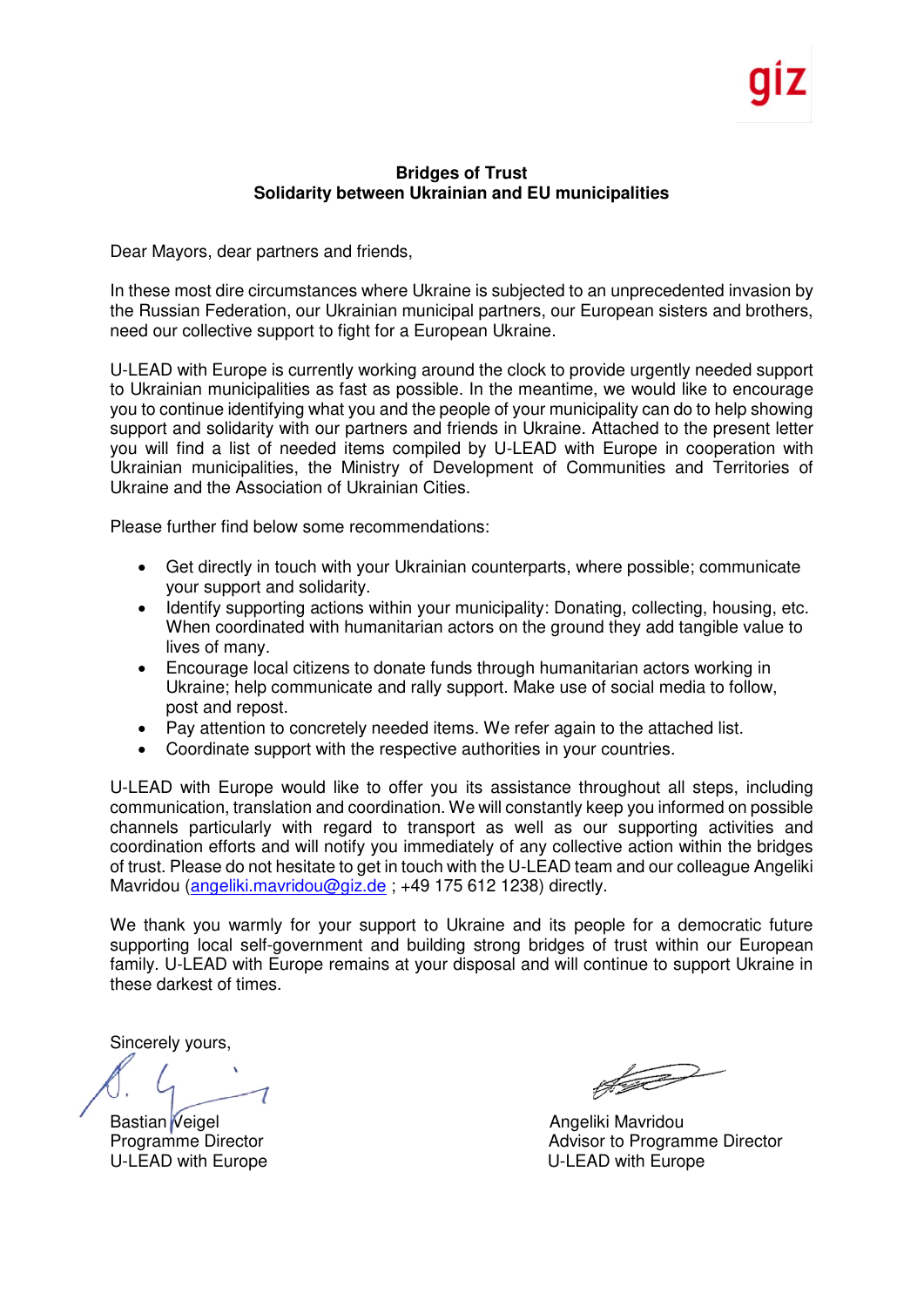

## **List of immediately needed commodities**

## **Ukraine**

## **28.02.2022**

| Basic equipment / weather protection                                            |
|---------------------------------------------------------------------------------|
| Thermal blankets (gold/silver)                                                  |
| Warm woollen blankets                                                           |
| Sleeping bags                                                                   |
| Waterproof, robust sleeping mats                                                |
| Warm woollen socks                                                              |
| Thermal underwear                                                               |
| Warm fleece jackets                                                             |
| Raincoats/ponchos                                                               |
| <b>Personal hygiene</b>                                                         |
| Shower gel and shampoo                                                          |
| Ladies' hygiene products                                                        |
| Toothpaste                                                                      |
| <b>Toothbrushes</b>                                                             |
| Combs/Brushes                                                                   |
| Ladies' underwear, 4 pieces NEW                                                 |
| Men's underwear, 4 pieces NEW                                                   |
| Children's underwear, 4 pieces NEW                                              |
| <b>Nappies</b>                                                                  |
| Incontinence articles                                                           |
| Hygiene wipes                                                                   |
| Micro towels, 2 pieces                                                          |
| <b>Disinfectant</b>                                                             |
| First aid / medical supplies                                                    |
| Military First Aid Kits (IFAK)                                                  |
| Civilian First Aid Kits (e.g. car first aid kit)                                |
| Trauma Bags                                                                     |
| Material for haemostasis                                                        |
| Tourniquets                                                                     |
| Latex disposable gloves                                                         |
| <b>Patient beds</b>                                                             |
| Wheelchairs                                                                     |
| Crutches                                                                        |
| <b>Kitchen and food</b>                                                         |
| Reusable kitchen sets: plate, bowl, cup, spoon, fork, knife                     |
| Camping cooker                                                                  |
| Meal, Ready-to-Eat (MRE)                                                        |
| Food: water, canned food, energy bars, dried fruit, nuts, pasta, quick-prepared |
| food                                                                            |
| <b>Matches</b>                                                                  |
| <b>Batteries</b>                                                                |





співпраця з<br>Німеччиною